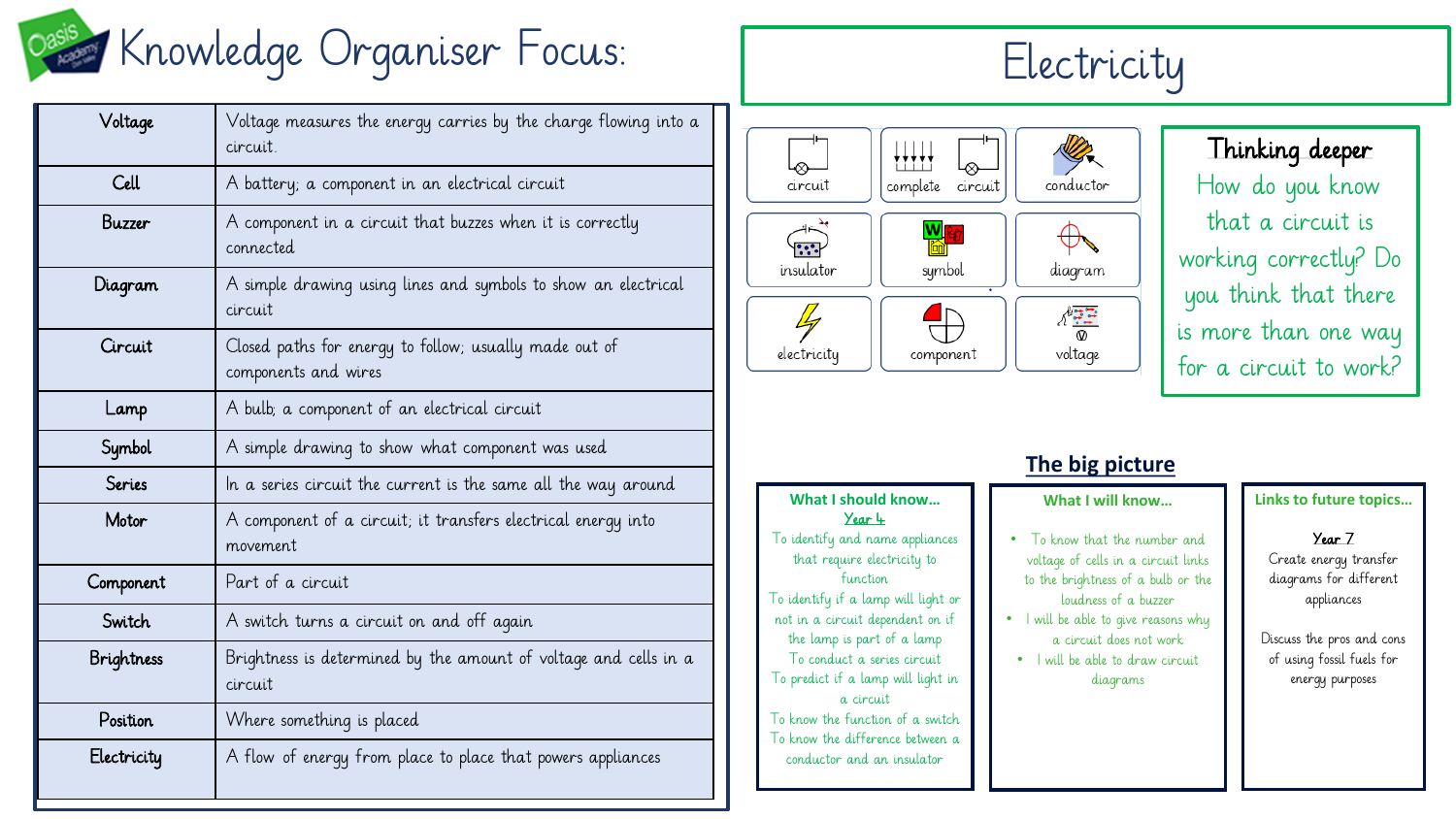# **Knowledge Organiser Focus:** Electricity

### **Electricity**

Electricity is the transference of energy in a circuit. Electricity powers many appliances in homes and schools such as iPads, fridges and televisions.

#### **Circuits**

Circuits are closed paths that the energy created by electricity has to follow. These circuits are what powers our appliances and if these are broken then the appliance will not work. They can also closed and opened using a switch,

#### Why won't a circuit work?

Circuits won't work for a number of reasons. It could be that there is a component missing like a cell, a switch or a lamp. They could also be faulty because the wires are damaged. You will need to recognise why a circuit is not working based off what you know about electricity so far. Here are some things to check:

- Are all the components there?
	- Is anything damaged?
	- Is the circuit closed?
- Is there a gap in the circuit?
	- Is the switch off?





#### Circuit Symbols

When you are drawing a scientific diagram you need to make sure that you are including the correct symbols. These are the symbols that you are going to need to use to be able to draw a correct scientific



#### Variables

Variables are the items that you can change in a scientific experiment. When we are looking at electricity the variables that can be changed include the number of cells, the number of lamps or even the number of buzzers. Changing these variables will change what happens in the electrical circuit.

#### What happens if I add more buzzers, cells or lamps?

If you add more cells to a circuit the buzzer will get louder or the bulb will get brighter because there is more energy available to be transferred.

If you add more bulbs or lamps to a circuit they will get dimmer or quieter because the energy needs to be shared by the different components.